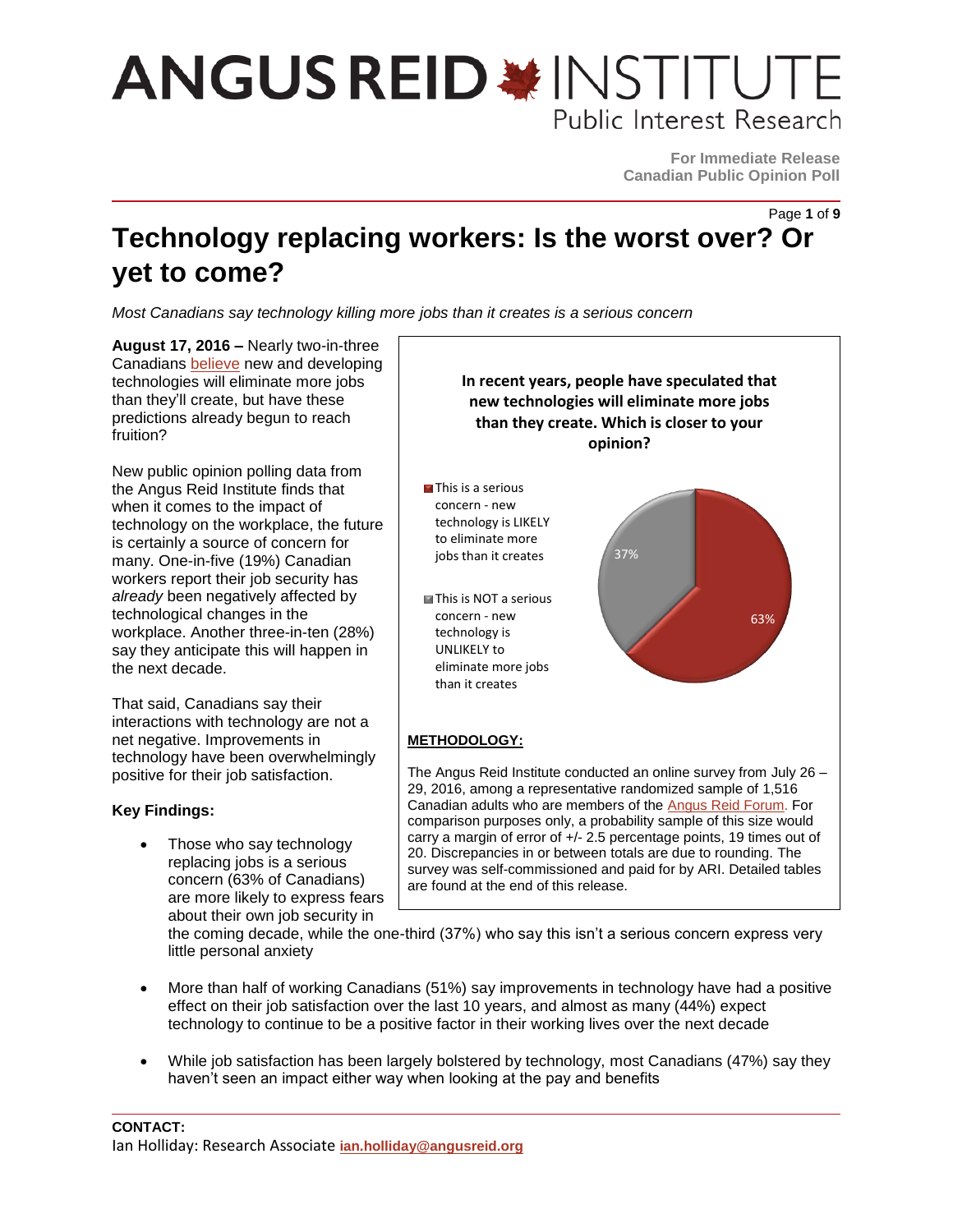# **ANGUS REID \* INSTITUTE** Public Interest Research

**For Immediate Release Canadian Public Opinion Poll**

Page **2** of **9**

#### **A brief note on terminology**

There are two broad types of technological change that Canadians were asked to consider for this survey – *digital* and *physical*. The Angus Reid Institute introduced the distinction between these technologies in this way:

*In recent years, advancements in technology have led some people to speculate that human workers – even in "white collar" jobs traditionally thought of as "safe" – may be at risk of being replaced.*

*Some of these changes involve the internet and computer programs, and are taking place in the digital world (e.g. computer software and algorithms capable of performing ever-more-complex tasks with minimal human input).* 

*Other changes involve robotics and automation, and are taking place in the physical world (e.g. the use of drones, self-driving cars, or self-service machines, to perform specific jobs with minimal human input).*

Canadians were asked to describe the impact of each technology, both digitally based and physically based, on a number of aspects of working life.

#### **Technology and job security**

As noted in an [Angus Reid Institute poll](http://angusreid.org/guaranteed-income/) released last week, more than six-in-ten Canadians (63%) believe continued technological advancement is likely to eliminate more jobs than it creates.

The people who believe this come from all walks of life, and they're slightly more likely to come from historically manufacturing-centric Ontario.

Recent history suggests their concerns may be warranted. Technology has certainly had a negative impact on a number of traditional industries – look no further than the automotive industry, which bled workers to automation throughout the late 20<sup>th</sup> century.

That said, the expansion of the knowledge economy – and a robust resource sector have buffeted lost manufacturing jobs, leaving unemployment levels steady, though cyclical, in Canada. Indeed, the country's unemployment rate in 2016 is roughly where it was 40 years ago: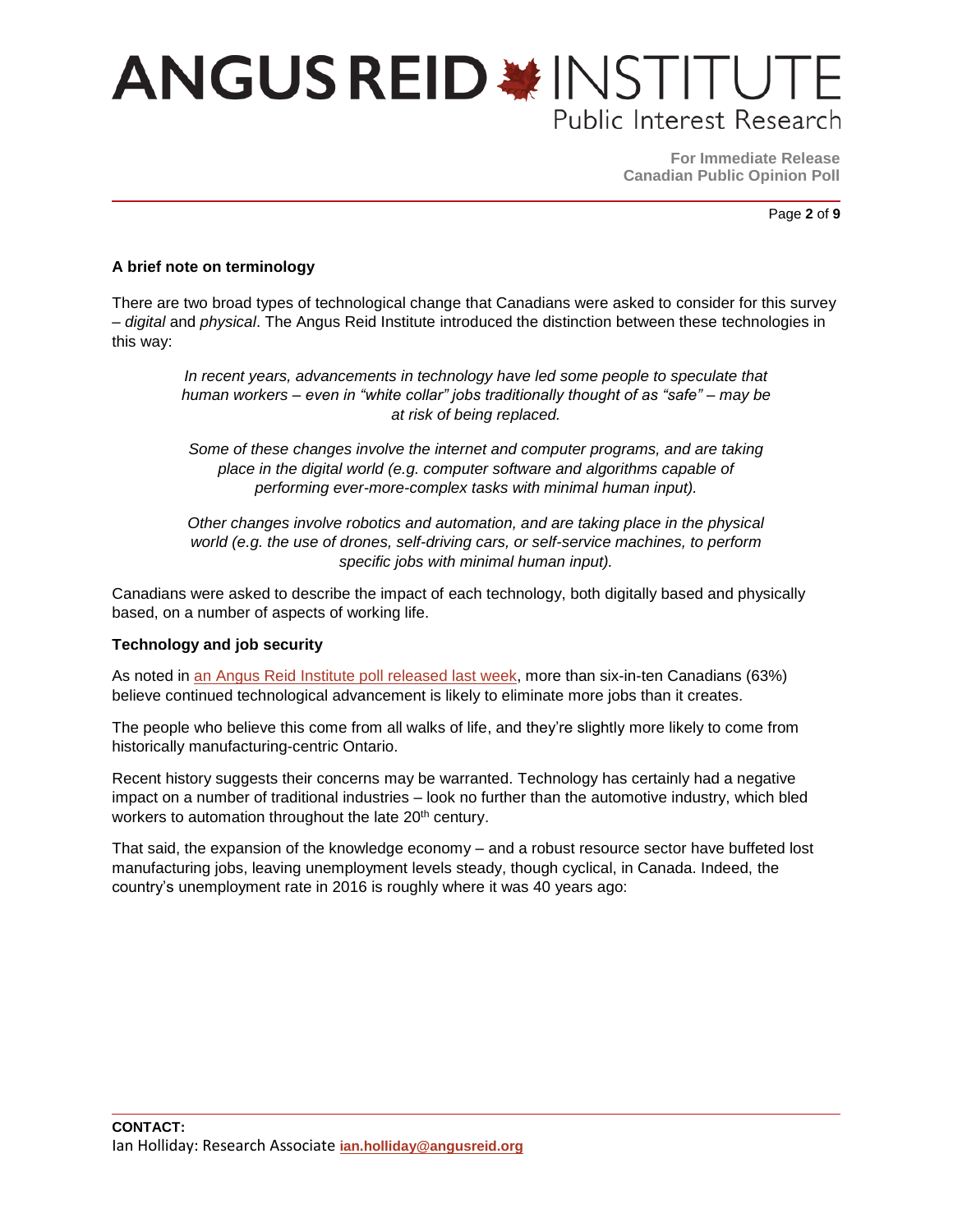### **ANGUS REID \*INSTITU** Public Interest Research

**For Immediate Release Canadian Public Opinion Poll**





Steadiness continues to be the story when looking at the past decade. Most Canadians who have worked in the last 10 years say neither digital technologies (54%) nor physical technologies (59%) had any effect on their job security. The rest are largely split over whether they have seen their situation improved or worsened. In both instances, it should be noted, a slightly higher number say their job security has actually been enhanced, as seen in the following graph:



#### **Over the last 10 years, what effect would you say technological changes in the digital and physical world have had on your job security?**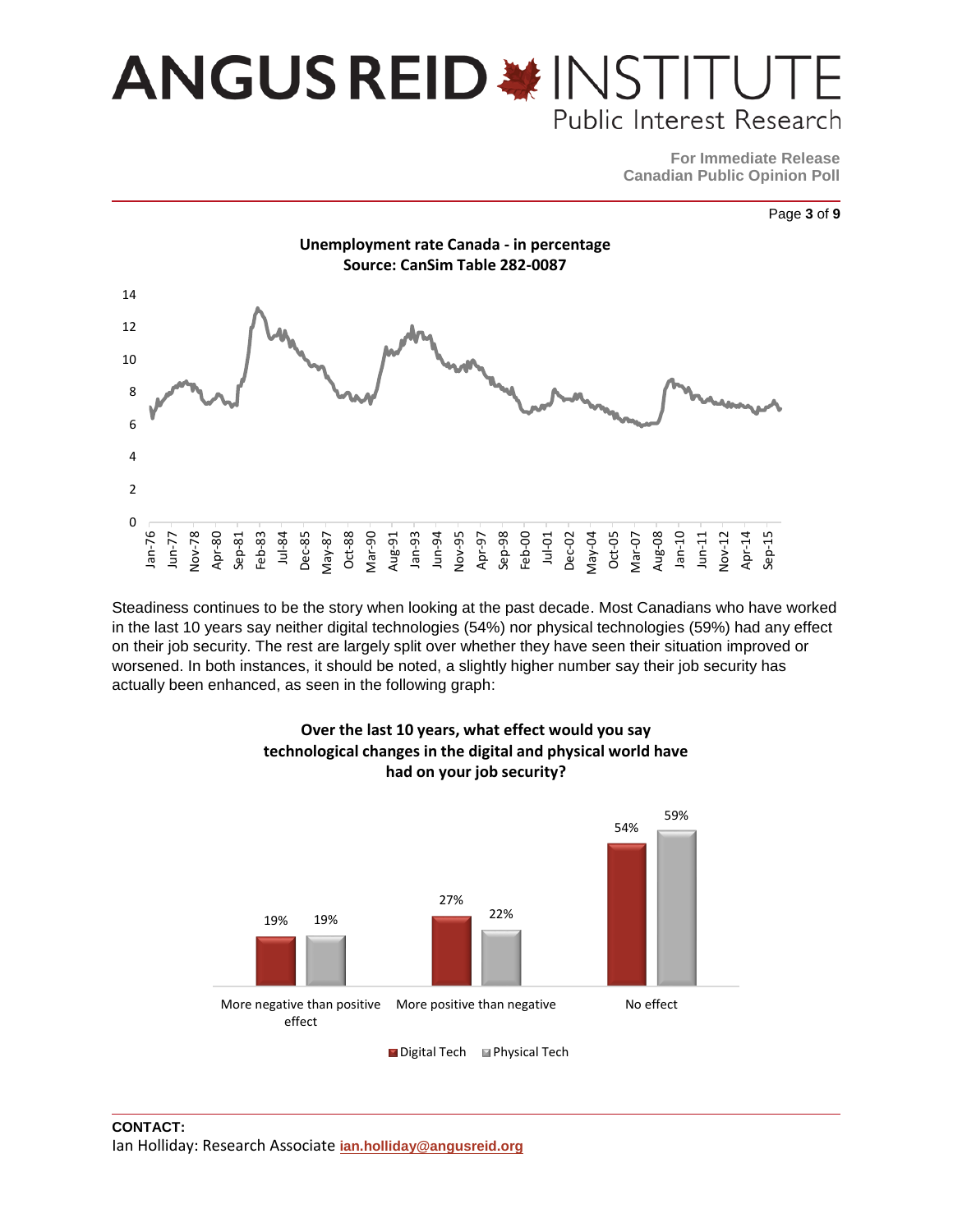### **ANGUS REID \* INSTITU** Public Interest Research

**For Immediate Release Canadian Public Opinion Poll**

Page **4** of **9**

Among those who say technology replacing jobs in the future is a serious concern, however, a different narrative emerges. While roughly half say each type of technological change has had no effect on their job security over the last 10 years, this group is significantly more likely to report a negative effect from changes in both the digital (27%) and physical (28%) worlds.

Indeed, looking at the two types of technology in combination, it becomes clear that these Canadians are more likely to say technology's impact on their job security in the last 10 years has been negative than to say it has been positive:



#### **Effect of digital and physical technology on job security over the LAST 10 years:**

In a similar vein, when asked about the next 10 years, the "technology replacing jobs is a serious concern" group becomes even more negative in its outlook:



#### **Expected effect of digital and physical technology on job security over the NEXT 10 years:**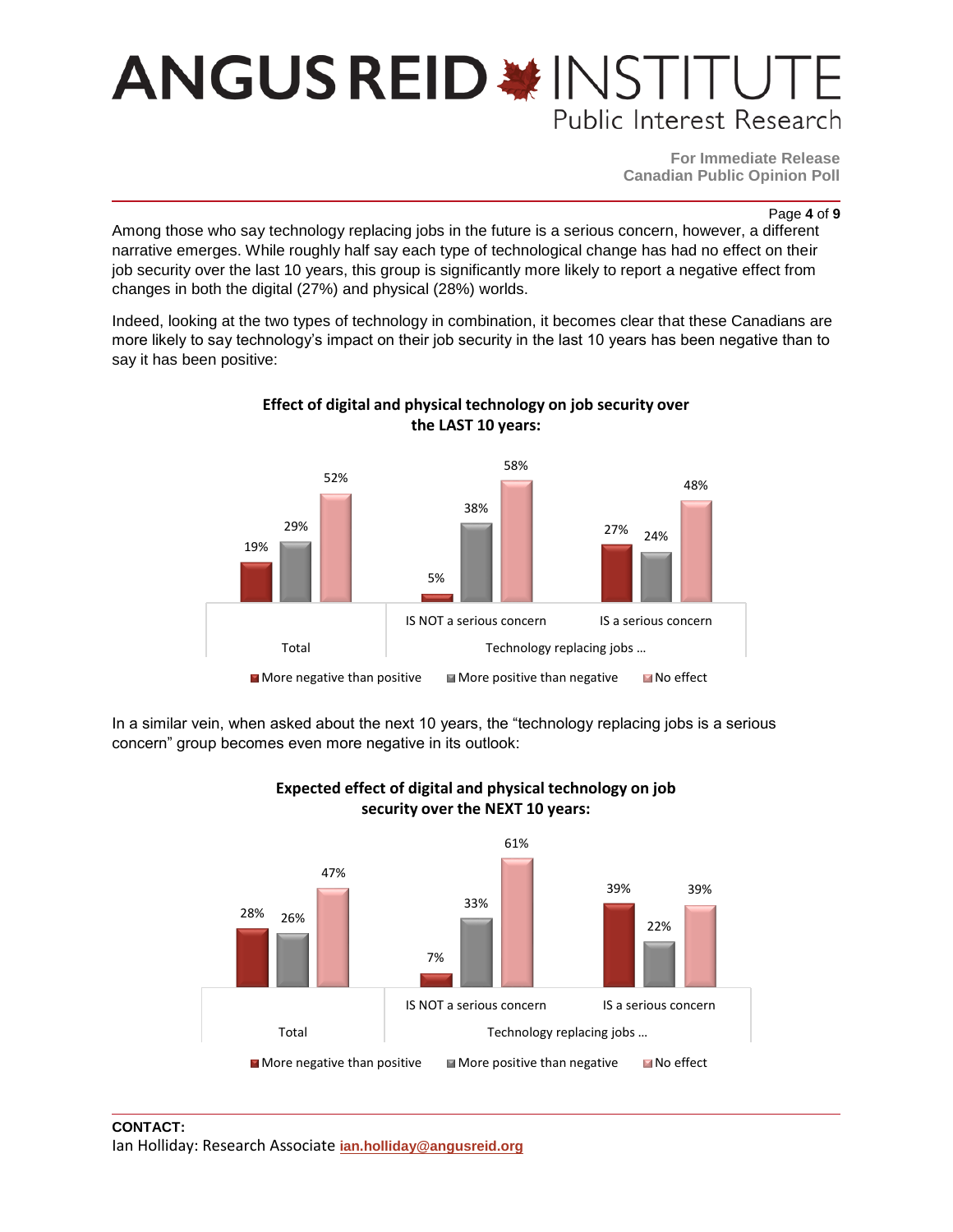### **ANGUS REID \*INSTITUTE** Public Interest Research

**For Immediate Release Canadian Public Opinion Poll**

#### Page **5** of **9**

As the preceding graph illustrates, those Canadians who will still be in the working world over the next decade are slightly more likely, overall, to say the net effect of the two kinds of technology canvassed will be negative – rather than positive – over that time.

#### **Technology and job satisfaction**

The main benefit Canadian workers report when thinking about technology in their workplaces is in terms of their job satisfaction. As **ARI found in February 2015**, smartphones may mean working longer hours, but they also mean increased flexibility and connectivity, and faster and easier business communication.

Half (48%) of working Canadians say digital technology has had a positive effect on their job satisfaction. This, compared to just one-in-seven (14%) who say they've been negatively affected.

The story is similar, though not quite as dramatic, when working Canadians consider advances in technology in the physical world. Here, the largest number say their professional lives have been unchanged (46%) by advances in fields like robotics and automation, though a similar ratio (41% to 13%) say the impact has been positive versus negative:



#### **Over the last 10 years, what effect would you say technological changes in the digital and physical world have had on your job satisfaction?**

Technological improvements appear to have enhanced satisfaction in the Canadian workplace to a great extent, and many expect this to continue. Asked again to consider the next decade of their professional lives, most non-retired Canadians either expect their experiences to stay about the same or to continue improving: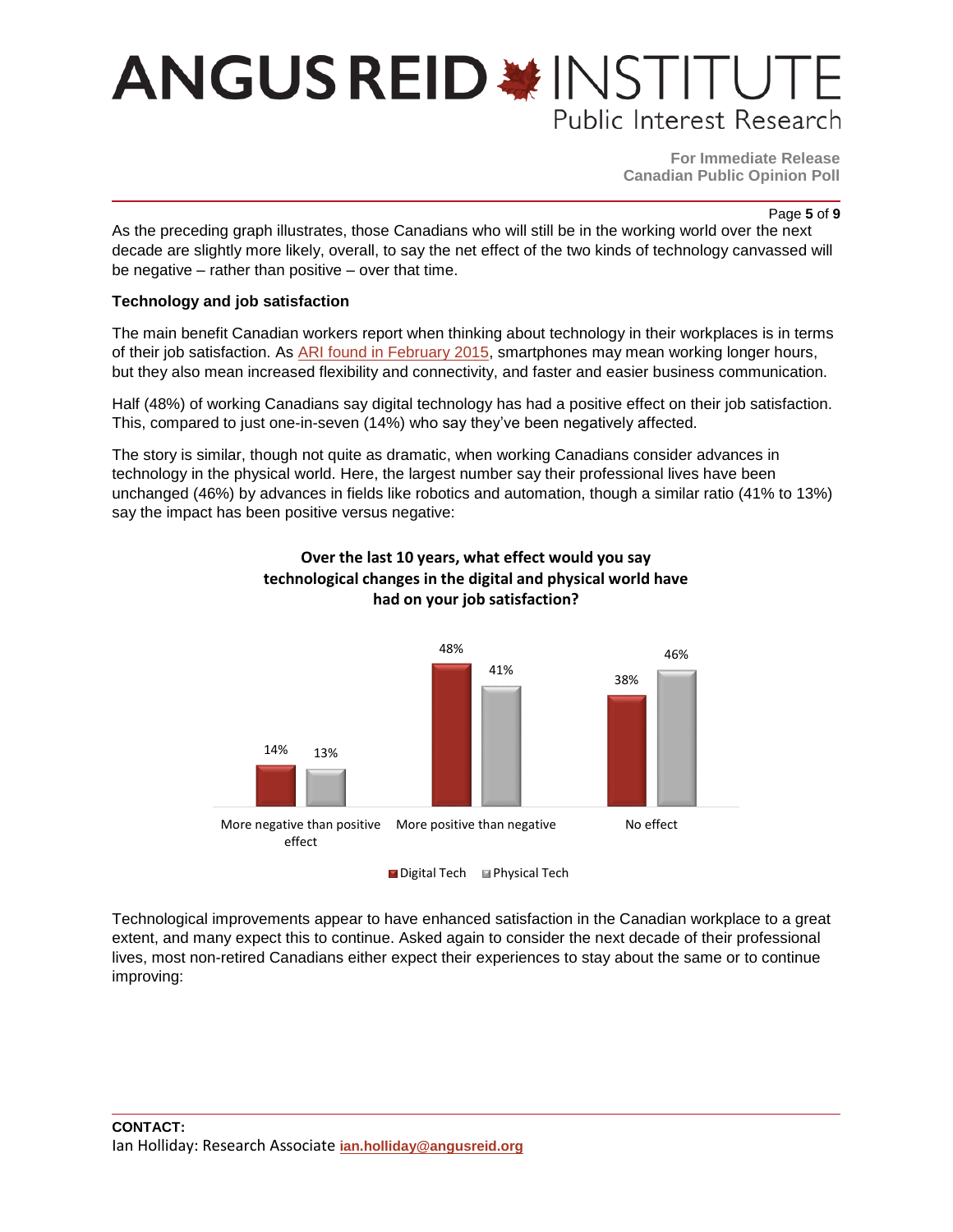### **ANGUS REID \*INSTITUT** Public Interest Research

**For Immediate Release Canadian Public Opinion Poll**





Again, the narrative changes slightly for those Canadians who express concern about technology eliminating more jobs than it creates.

This group, too, is generally looking forward to positive technological changes in the coming 10 years, but a sizeable minority – some one-in-four (26%) across the two types of technology canvassed – fears their job satisfaction will be negatively affected. This compares to just 4 per cent of those unconcerned about technology replacing jobs who are anticipating a negative effect on their satisfaction, as seen in the following graph: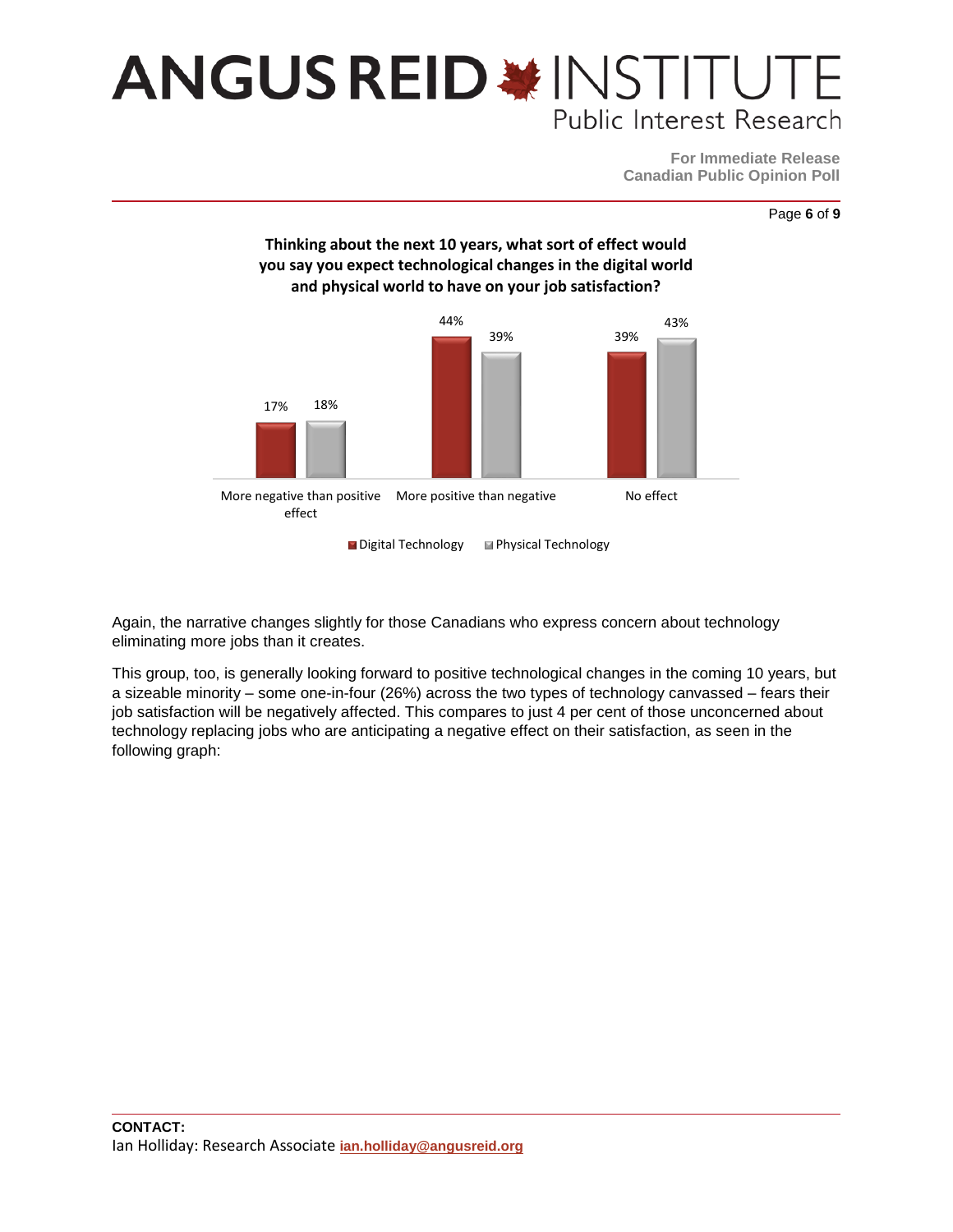### **ANGUS REID \* INSTITUT** Public Interest Research

**For Immediate Release Canadian Public Opinion Poll**

Page **7** of **9**



#### **What of wages?**

Given that many Canadians who have worked in the past 10 years say technology has made them more satisfied at work, one might anticipate a similar account in terms of their pay and benefits. This, however, does not appear to be the case. While day-to-day work may have become more comfortable, Canadians aren't seeing a huge improvement in the amount they take home at the end of their pay-cycle.

A greater number of Canadians say the effects of both digital and physical technology at work have been more positive than negative, but the advantage is slight. The majority say they haven't seen any impact, as seen in the following graph:



### **Over the last 10 years, what effect would you say technological changes in the digital and physical world have**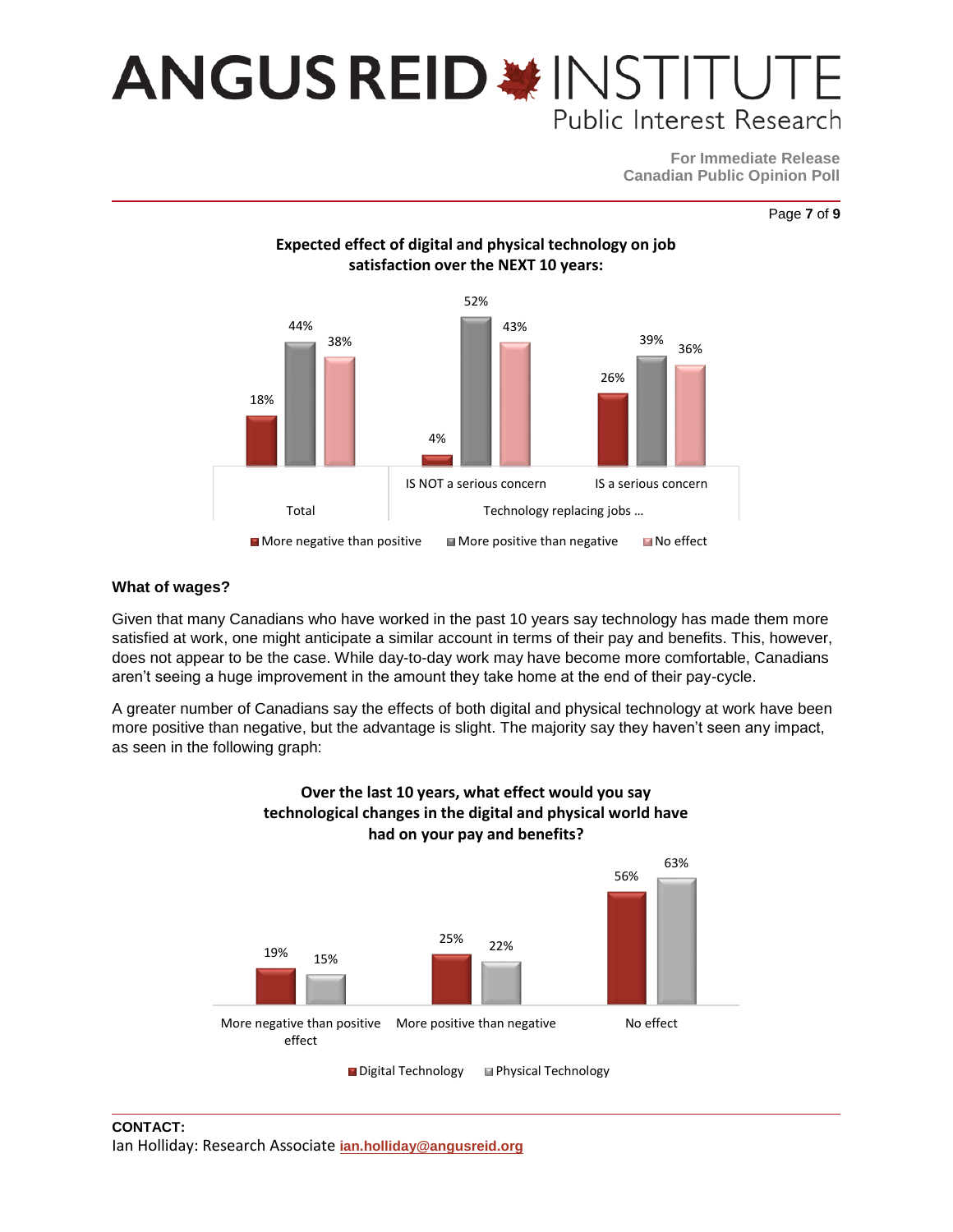### **ANGUS REID \* INSTITUT** Public Interest Research

**For Immediate Release Canadian Public Opinion Poll**

Page **8** of **9**

There are a number of possible explanations for this relatively tepid enthusiasm. While median income per individual in Canada [has been rising](http://www.budget.gc.ca/2016/docs/plan/introduction-en.html) in recent decades, so too has inequality. Income earners across all brackets have been buoyed by growth, but high income earners have garnered [most of the benefit.](http://ottawacitizen.com/news/politics/canadas-inequality-equation-why-more-growth-means-less-equality) As the following graph shows, the highest amount of growth has been seen in the top tiers of income earners, suggesting many Canadians in the lower and middle income brackets would not see as much benefit.



#### **Percentage growth among income earners from 1982-2012 (Average after-tax income in constant 2012 dollars) Source: StatsCan - Ottawa Citizen**

*The Angus Reid Institute (ARI) was founded in October 2014 by pollster and sociologist, Dr. Angus Reid. ARI is a national, not-for-profit, non-partisan public opinion research organization established to advance education by commissioning, conducting and disseminating to the public accessible and impartial statistical data, research and policy analysis on economics, political science, philanthropy, public administration, domestic and international affairs and other socio-economic issues of importance to Canada and its world.*

#### *Summary tables follow. For detailed results by age, gender, region, education, and other demographics, [click here.](http://angusreid.org/wp-content/uploads/2016/08/2016.08.16_Techandwork_ReleaseTables.pdf)*